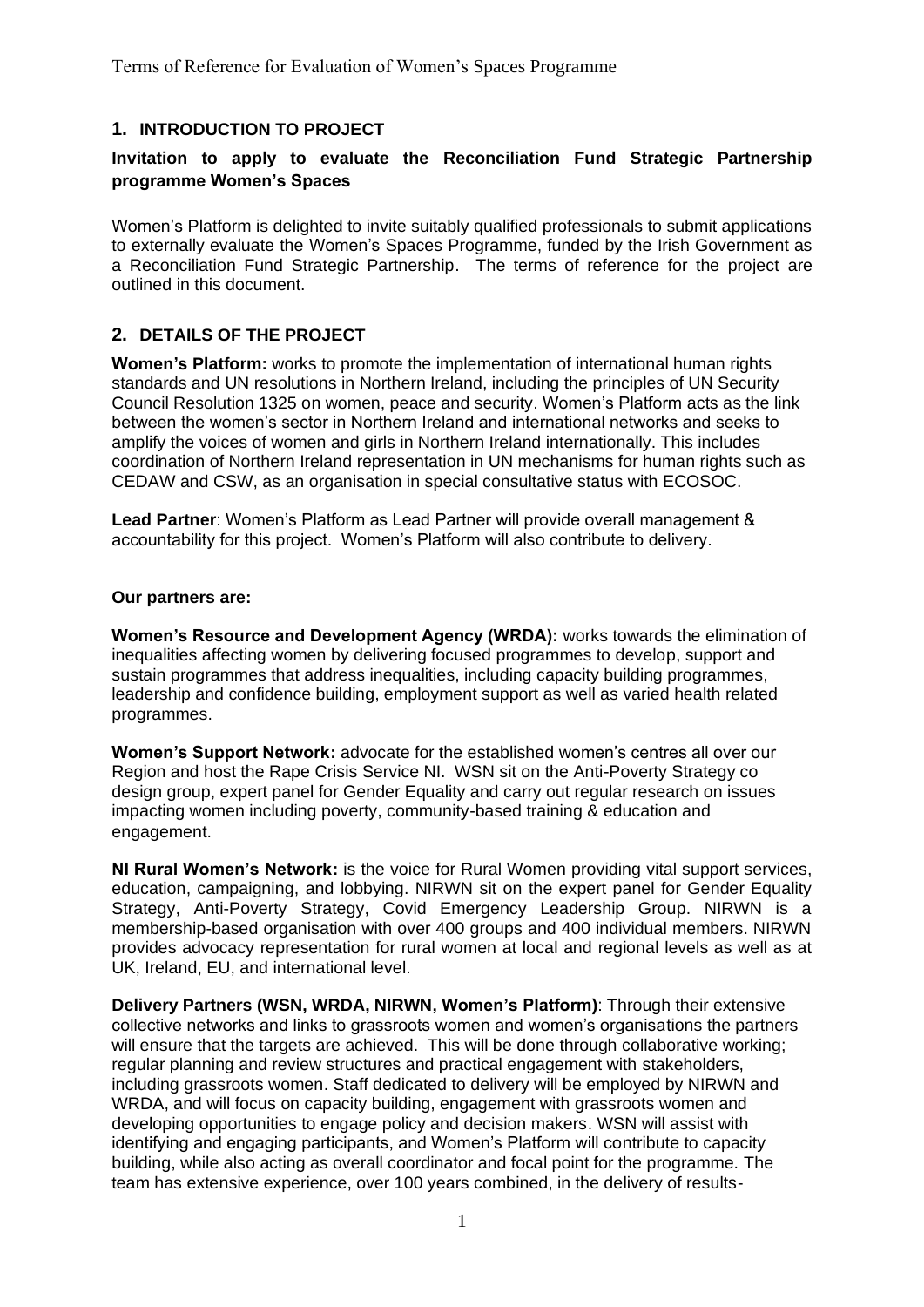orientated & outcome-based community capacity development and advocacy at all levels of policy making from the local and regional, to the national and international. This dynamic and progressive team, has a long established successful proven track record in engaging with hard-to-reach women in divided and marginalised communities regionally, and also has developed strong advocacy models and structures with policy and decision makers through collaboration, partnership and support of the existing women's sector infrastructure in NI.

**Steering Group:** The Steering Group involves Delivery partners, who will take overall responsibility for delivery. Project co-ordinators will also participate in steering group meetings. It is anticipated that an advisory group of stakeholders and participants will also be established to support strongly user led delivery.

**Project co-ordinators:** will be employed by NIRWN and WRDA, and will have day to day responsibility for running the Programme. Working directly with participants on capacity building, Project Coordinators will develop and deliver capacity building and evidence collation workshops, contribute evidence to policy making processes and engage with stakeholders, including media where relevant.

**Community Women's Organisation/Centres:** will provide safe and welcoming training ve/nues and address childcare/eldercare needs for participants removing barriers and creating safe spaces for women to explore new skills. Increased flow of women using the centres, increases their capacity building and sustainability. Childcare workers are embedded in the Women's Centres providing stability and security for all participants.

**Qualified Training Practitioners**: Training delivery will be supported wherever necessary by accredited trainers and Community Facilitators who are qualified and experienced. Trainers/Facilitators will deliver in the community-based women's centres/groups, removing multiple barriers for women's participation.

# **3. INVITATION TO TENDER**

Women's Platform is seeking tender submissions from experienced and professional evaluators to design and deliver a longitudinal evaluation of the programme, starting in June 2022 and completing by June 2025. The approach outlined in your tender response will be agreed with Women's Platform and the Steering Group before commencement.

The project will deliver the following Project Indicators and Outcomes and the appointed Evaluator will measure its success:

## **Project Impact Indicators:**

#### **People:**

| $\bullet$ Urban                  | 200 |
|----------------------------------|-----|
| $\bullet$ Rural                  | 150 |
| • Migrant/refugee/asylum seeking | 50  |
| $\bullet$ Total                  | 400 |

#### **Workshops:**

• 12 per year, on core issues and specific issues identified as needs through engagement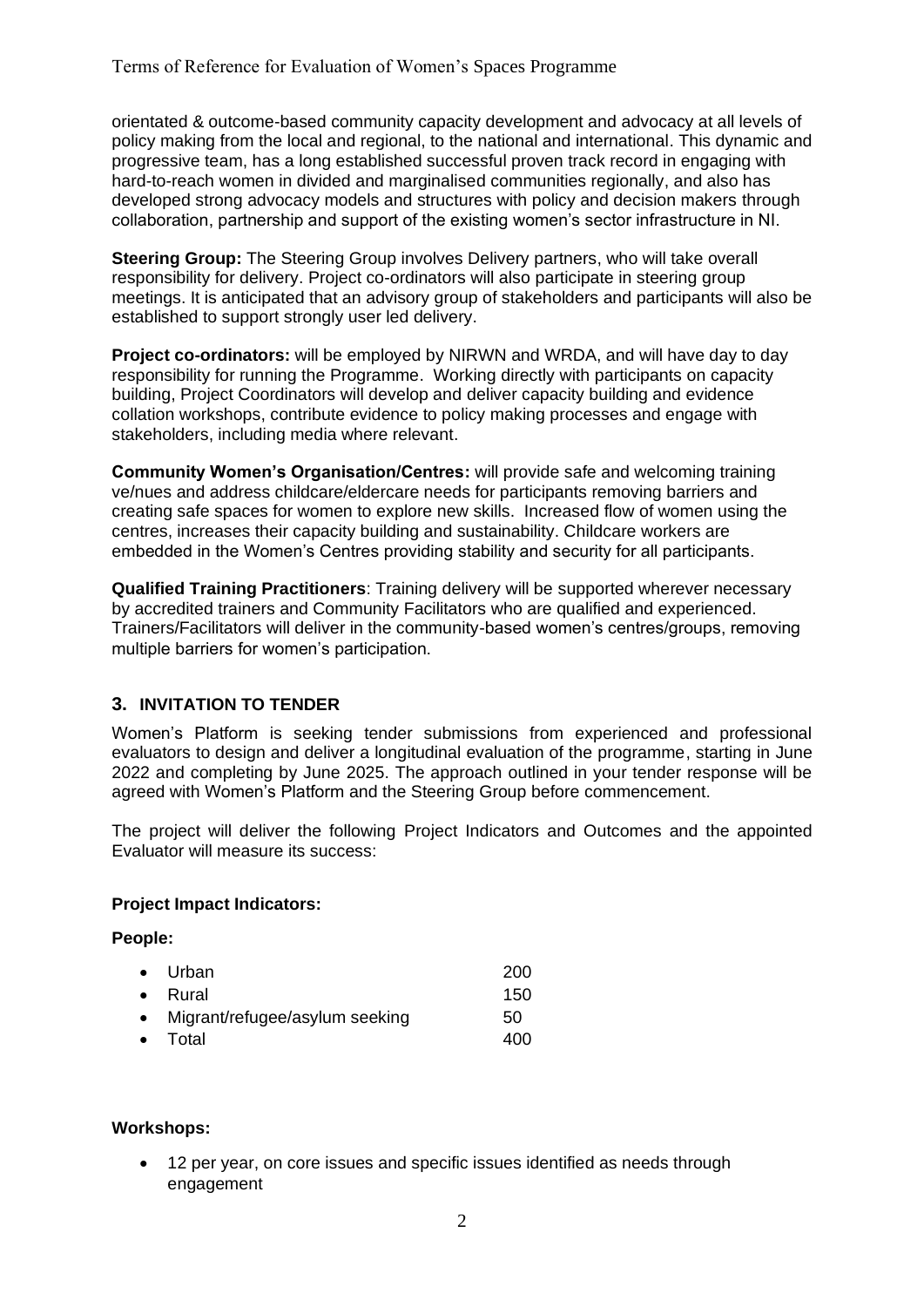Terms of Reference for Evaluation of Women's Spaces Programme

- Annual conferences to launch, review and highlight outcomes of programme
- Total 39

#### **Organisations:**

- Voluntary sector 30
- Total 30

**Outcome 1**: Spaces created for women to engage with issues of women and peacebuilding: 36 workshops with at least 400 people will be involved in workshops over the course of this programme

**Outcome 2:** Opportunities created for women to engage with policy making: At least two specific opportunities per year created and up to 6 opportunities through other mechanisms utilised.

**Outcome 3:** Tools and resources provided to support both women and decision makers to effectively engage women in policy making: One toolkit and series of up to three additional resources created.

**Outcome 4:** Priorities of women beginning to be better reflected in policy making: Reference to issues raised through programme in at least three policy making processes

**Outcome 5:** Confidence of women to engage in policy and decision making processes strengthened: At least 40 women supported to engage in consultation processes, and at least 5 people supported to engage formally with public appointment and/or election processes

**Outcome 6:** Capacity of women built and women enabled to participate in international human rights processes: At least 60 women enabled to engage in evidence sharing processes including CEDAW and CSW

## **4. TENDER SUBMISSION**

#### **Candidates are required to provide**:

- A proposal for the evaluation framework and detailed methodology
- An overview of experience and expertise on the women's sector in Northern Ireland
- An indication of fees per day and a total costing of number of hours provided and breakdown of the work provided
- The Evaluation will be conducted in a manner that support the ethos and values of Women's Platform
- Selection of the evaluator will consider criteria such as proven expertise as well as the relevance/credibility of the proposed evaluation framework and the total cost

#### **The contractor will be required to have and demonstrate experience and knowledge in the following areas**:

- An understanding of the gendered nature of leadership, community development and peace building, including an understanding of the gendered impacts of conflict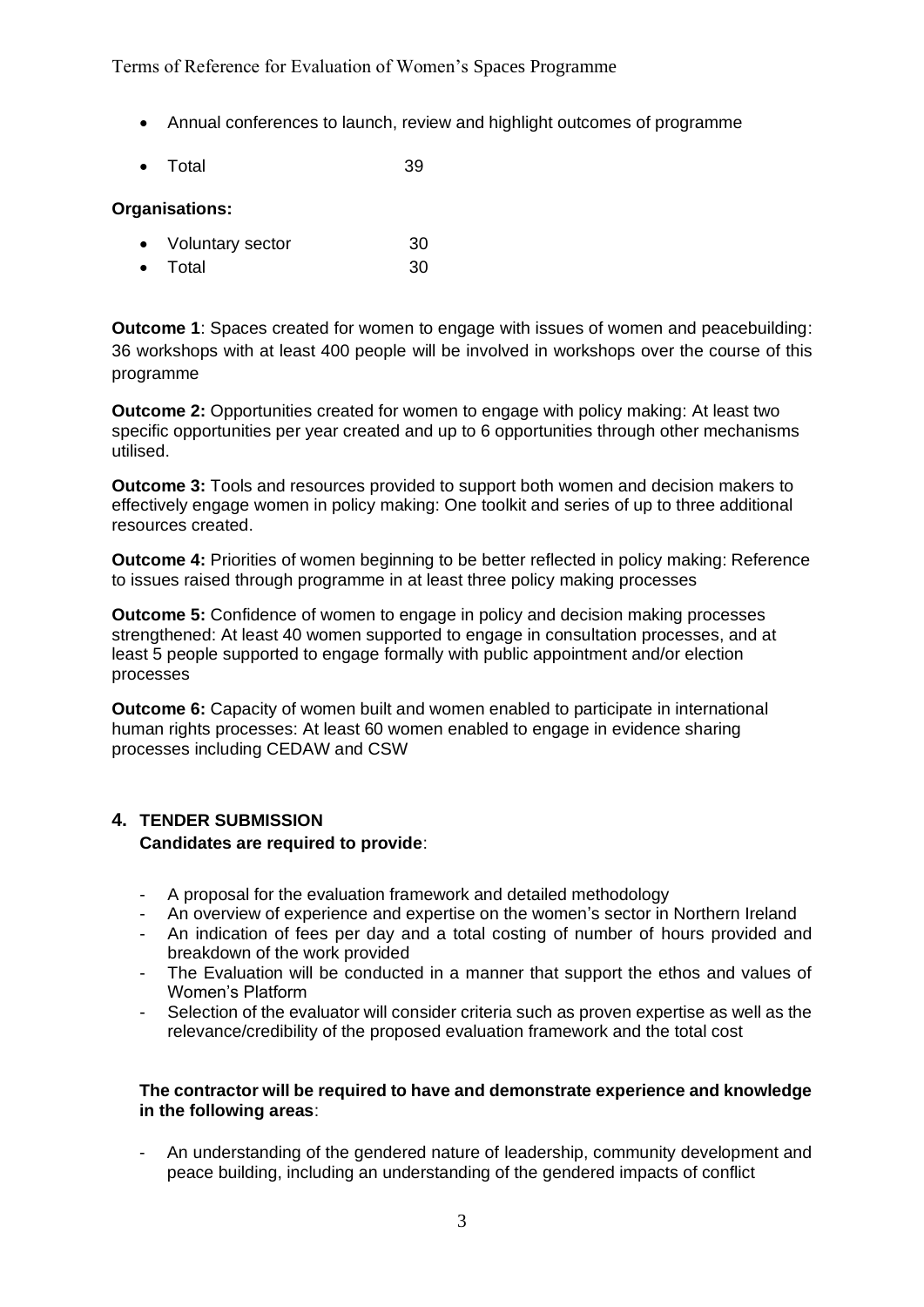Terms of Reference for Evaluation of Women's Spaces Programme

- An understanding of the women's sector in Northern Ireland
- A strong understanding of how social background and disadvantage impacts women
- An understanding and knowledge of women's opportunities to participate in all aspects of policy and decision making in Northern Ireland and how ability to participate is impacting on women's ability to play an equal role in society, as well as how representation shapes policy outcomes
- Experience of undertaking research and developing accessible evidence resources
- A commitment to the ethos and values of Women's Platform

## **4.1 METHODOLOGY**

In your submission, please provide examples of two similar pieces of work within the last three years. **(Maximum - one half page)**

Please outline the monitoring systems and processes that you propose, which will provide for full and complete evaluation of the programme to professional standards. All templates will be uniform and disseminated throughout the delivery agents to ensure information is collated and consolidated. **(Maximum - one page)**

Further to this please outline in **no more than 500 words** how you will evaluate each of the project deliverables below, using qualitative and quantitative methods. Interim Reports are required at the end of Year 1 and Year 2 to provide interim, up to date information and recommendations for any amendments based on evaluation, and a final report that can be used to identify impacts and develop follow up initiatives.

We ask the Evaluator to evaluate and report on the following deliverables – please outline your approach to each:

- − If the initial project design is appropriate, and any proposals for amendment
- − If targets are met in timely fashion
- − If the outcomes are met
- − If the project delivers value for money
- − If delivery is of a high quality
- − If management of the project is of an excellent standard
- − On lessons learned at each stage of the project are shared, with recommendations clearly highlighted
- − How this project links to local, regional & national government strategies and the Reconciliation Fund strategic objectives
- − Please outline your approach to developing accessible, detailed and appropriate information that can be shared and disseminated by Women's Platform and the delivery partners

# **5. REFEREES**

Please provide the names and addresses contact details of one previous client where a similar project was delivered, plus one who can comment on your professional approach to projects.